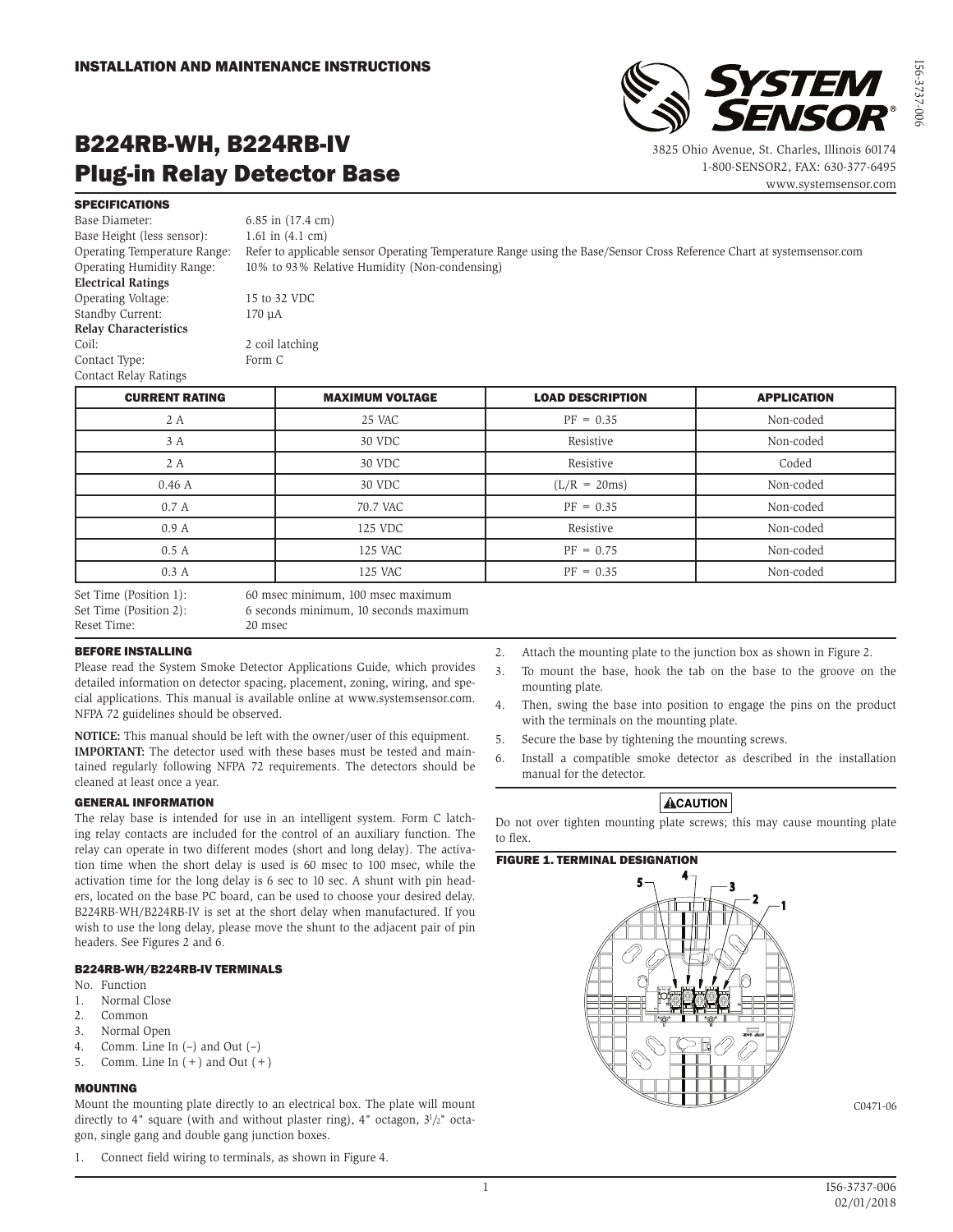#### INSTALLATION GUIDELINES

All wiring must be installed in compliance with all applicable local codes and any special requirements of the local authority having jurisdiction, using the proper wire sizes. The conductors used to connect smoke detectors to control panels and accessory devices should be color-coded to reduce the likelihood of wiring errors. Improper connections can prevent a system from responding properly in the event of a fire.

For signal wiring (the wiring between interconnected detectors), it is recommended that the wire be no smaller than 18 gauge (0.9 mm<sup>2</sup>). However, wire sizes up to 12 gauge (2.5 mm<sup>2</sup>) can be used with the base.

Alarm system control panels have specifications for allowable loop resistance. Consult the control panel specifications for the total loop resistance allowed before wiring the detector loops.

#### WIRING INSTRUCTIONS

#### **AWARNING**

The base uses a latching relay that can change states if it is subjected to mechanical shocks or jarring. As a result, even though relay contacts are in the open state when the base is shipped from the factory, the contacts may have closed during shipment.

Connecting an auxiliary control circuit to closed relay contacts can cause an unexpected, and possibly dangerous, activation of that circuit. Therefore, do NOT connect an auxiliary control circuit to the relay contacts (terminals 1, 2, and 3) before ensuring that the relay contacts are in their open state. Ensure that the contacts are open by applying power to the bases WITHOUT the sensor heads installed.

Make wiring connections by stripping about  $\frac{3}{8}$ " (10 mm) of insulation from the end of the wire. Then, slide the wire under the clamping plate and tighten the clamping plate screw.

Wire the normally open (NO) line to terminal 3. (See Figure 4.) Insert the normally closed (NC) line of the relay to terminal 1 and the relay common line to terminal 2. Wire the communication lines in (–) and out (–) to terminal 4. Insert the communication line in  $(+)$  and out  $(+)$  to terminal 5.

Check the zone wiring of all bases in the system before installing detector heads. This includes checking the wiring for continuity, correct polarity, ground fault testing, and performing a dielectric test.

A label is affixed to the base for recording the zone, address, and type of detector being installed at the base location. This information is useful for setting the detector head address and for verification of the sensor type required for that location.

Once all detector bases have been wired and mounted, and the loop wiring has been checked, the detector heads may be installed in the bases.

#### TAMPER-RESIST FEATURE

**NOTE:** Do not use the tamper-resist feature if the removal tool is to be used. This detector base includes a tamper-resist feature that prevents its removal from the base without the use of a tool.

To activate this feature, break the tab from the detector base as shown in Figure 5A. Then, install the detector.

To remove the detector from the base once the tamper-resist feature has been activated, insert a small-bladed screwdriver into the slot from the top and press down on the lever (see Figure 5B). This allows the detector to be rotated counterclockwise for removal.

The tamper-resist feature can be defeated by breaking and removing the plastic lever from the base. However, this prevents the feature from being used again.

#### FIGURE 2. MOUNTING THE BASE TO AN ELECTRICAL BOX



FIGURE 3.





C0473-00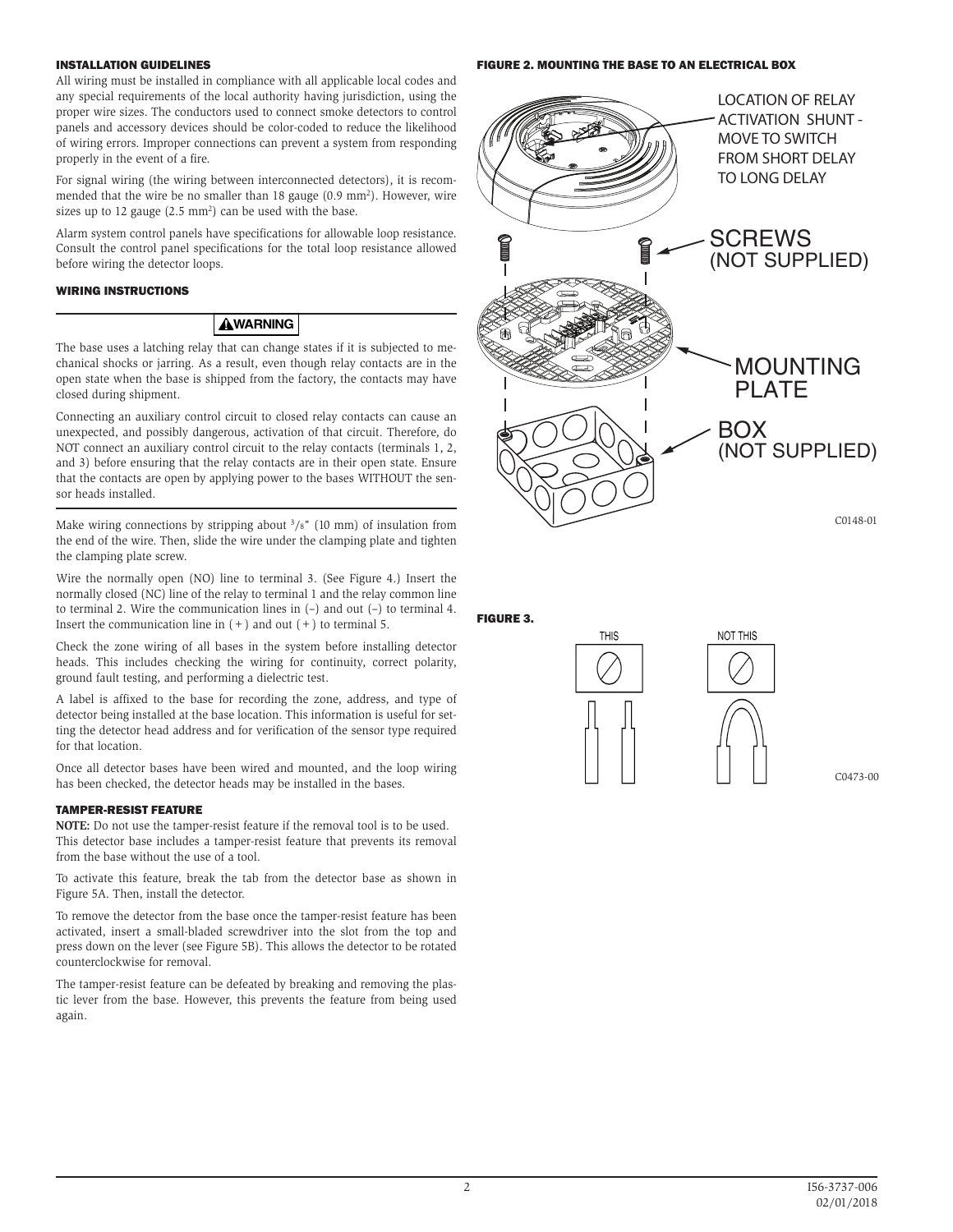

CLASS A OPTIONAL WIRING

C0890-01



FIGURE 5B. REMOVING THE DETECTOR HEAD FROM THE BASE



C1082-00

C0144-00

FIGURE 6. RELAY ACTIVATION SHUNT